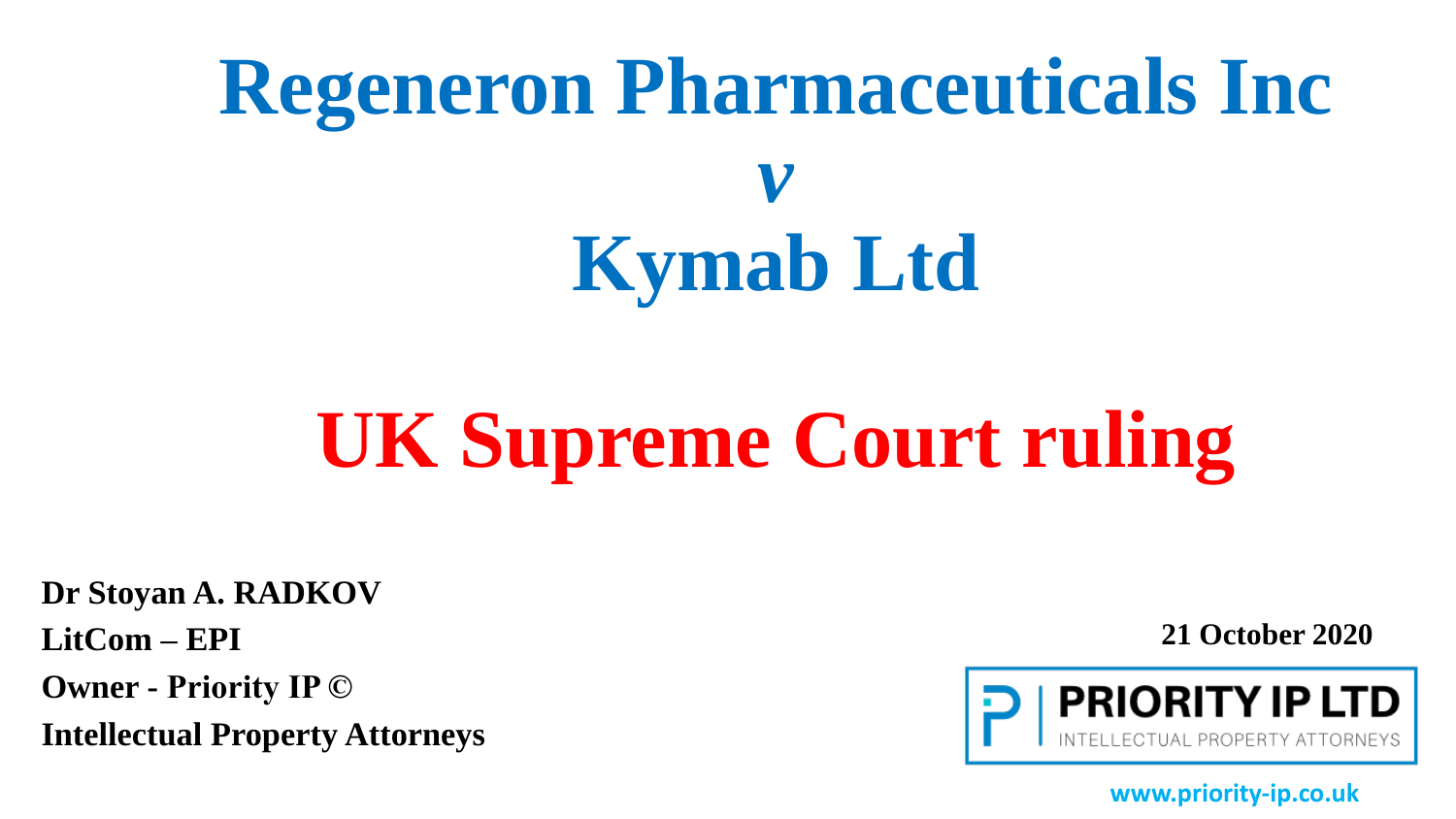## **Aim of the presentation**

- 1. Executive Summary
- 2. Background
- 3. State of the art
- 4. Inventive concept
- 5. Sufficiency
- 6. Earlier rulings
- 7. Supreme Court judgement



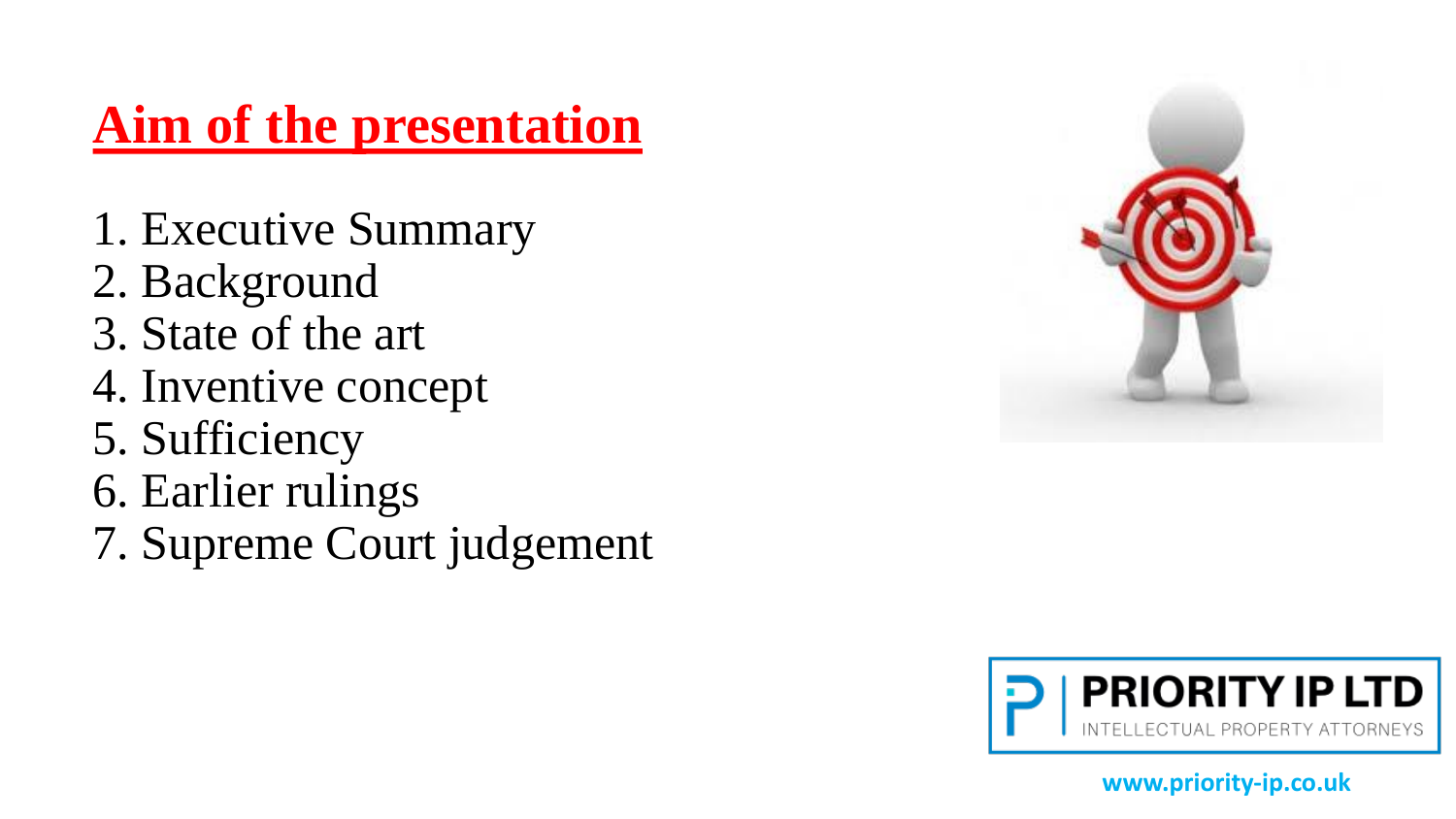## **Executive Summary**

The UK Supreme Court has overturned a decision from the Court of Appeal to find two of Regeneron's transgenic mouse EP/UK patents invalid because they were insufficient.

This judgement has returned the bar on sufficiency requiring support for practically every embodiment.

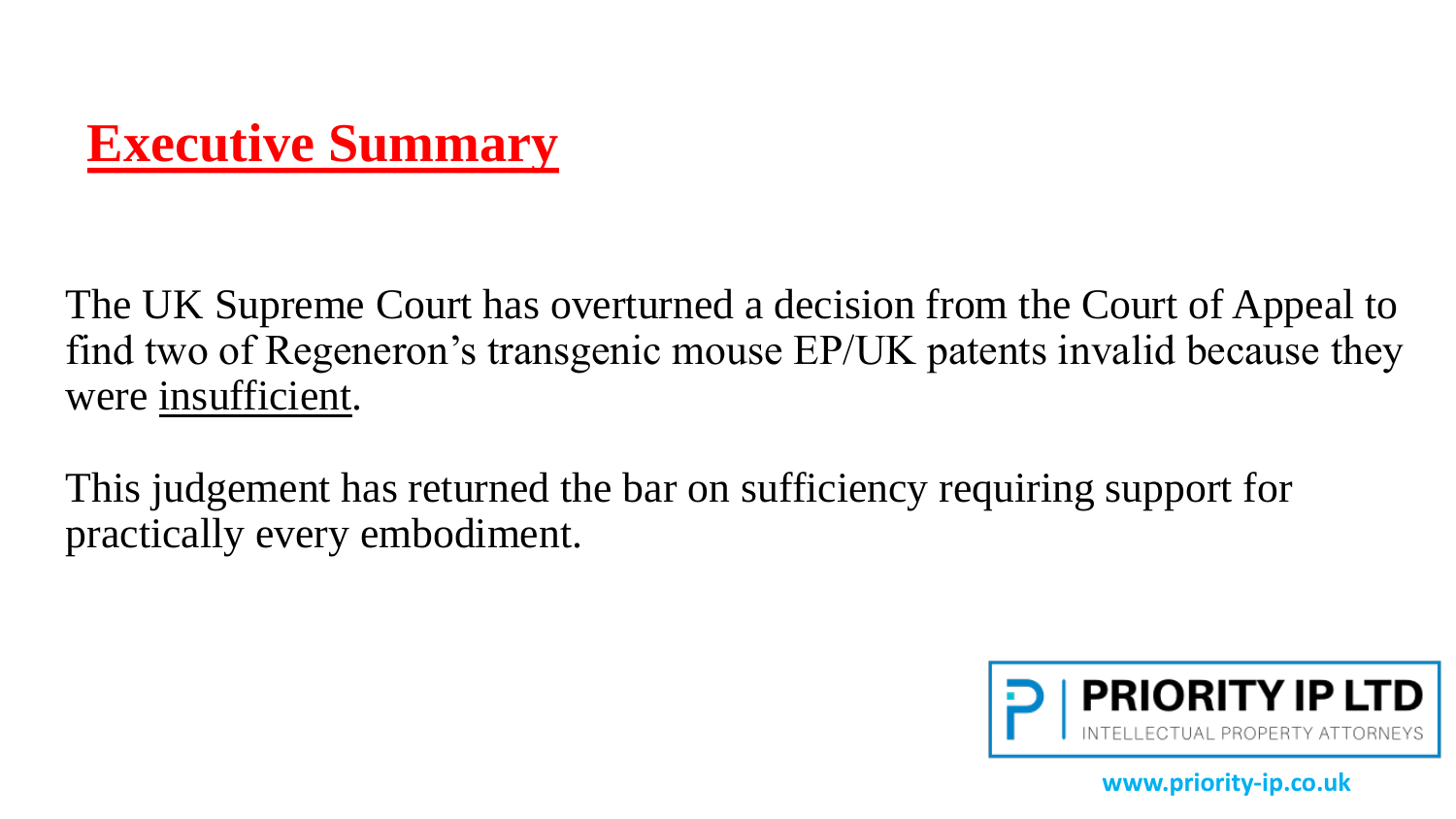### **Background**

Patents in question were in the name of Regeneron Pharmaceuticals Inc (Regeneron): **EP/UK1360287** (see **[here\)](https://worldwide.espacenet.com/publicationDetails/biblio?II=0&ND=3&adjacent=true&locale=en_EP&FT=D&date=20031112&CC=EP&NR=1360287A1&KC=A1);** and **EP/UK2264163** (see **[here](https://worldwide.espacenet.com/publicationDetails/biblio?II=0&ND=3&adjacent=true&locale=en_EP&FT=D&date=20101222&CC=EP&NR=2264163A2&KC=A2)**).

The two patents described and claimed transgenic mice capable of producing humanised antibodies.

Regeneron alleged infringement by Kymab Ltd (Kymab).

Kymab counterclaimed invalidity, on the grounds of among others, lack of sufficiency.

At the High Court, the patents were held infringed but invalid.

The Court of Appeal overturned the decision on validity finding that the patents were valid and infringed.

Kymab appealed to the Supreme Court.

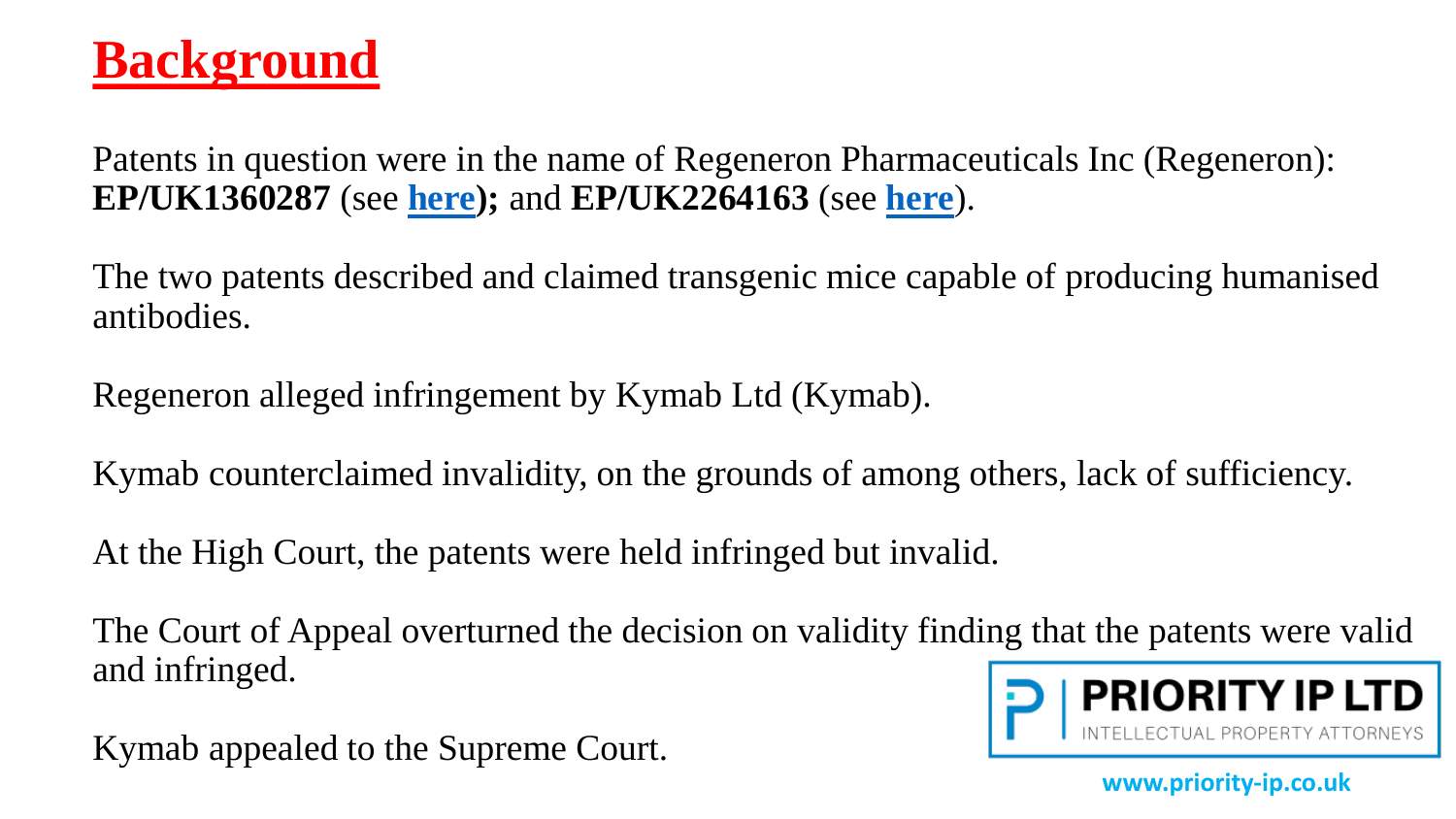# **State of the Art**

At the relevant date, it was known that antibodies (Ab) could be used to treat disease in human hosts and mice were identified as suitable commercial production platforms.

There were two problems linked with this:

i) rejection of mouse Abs by the host; and

ii) an impaired Ab response in mice transplanted with human Ab genes.

Abs are produced by B-cells and in mice and humans they carry both, light & heavy chains.

Gene segments for variable regions of Abs comprise variable (V) and joining (J) segments in the light chain locus, and variable  $(V)$ , diversity  $(D)$ , and joining  $(J)$  segments in the heavy chain locus.

Natural recombination of somatic genes leads to a huge variety of antibodies being produced with different amino acid sequences in the antigen-binding regions, providing a corresponding repertoire of Abs. PRIORITY IP LTD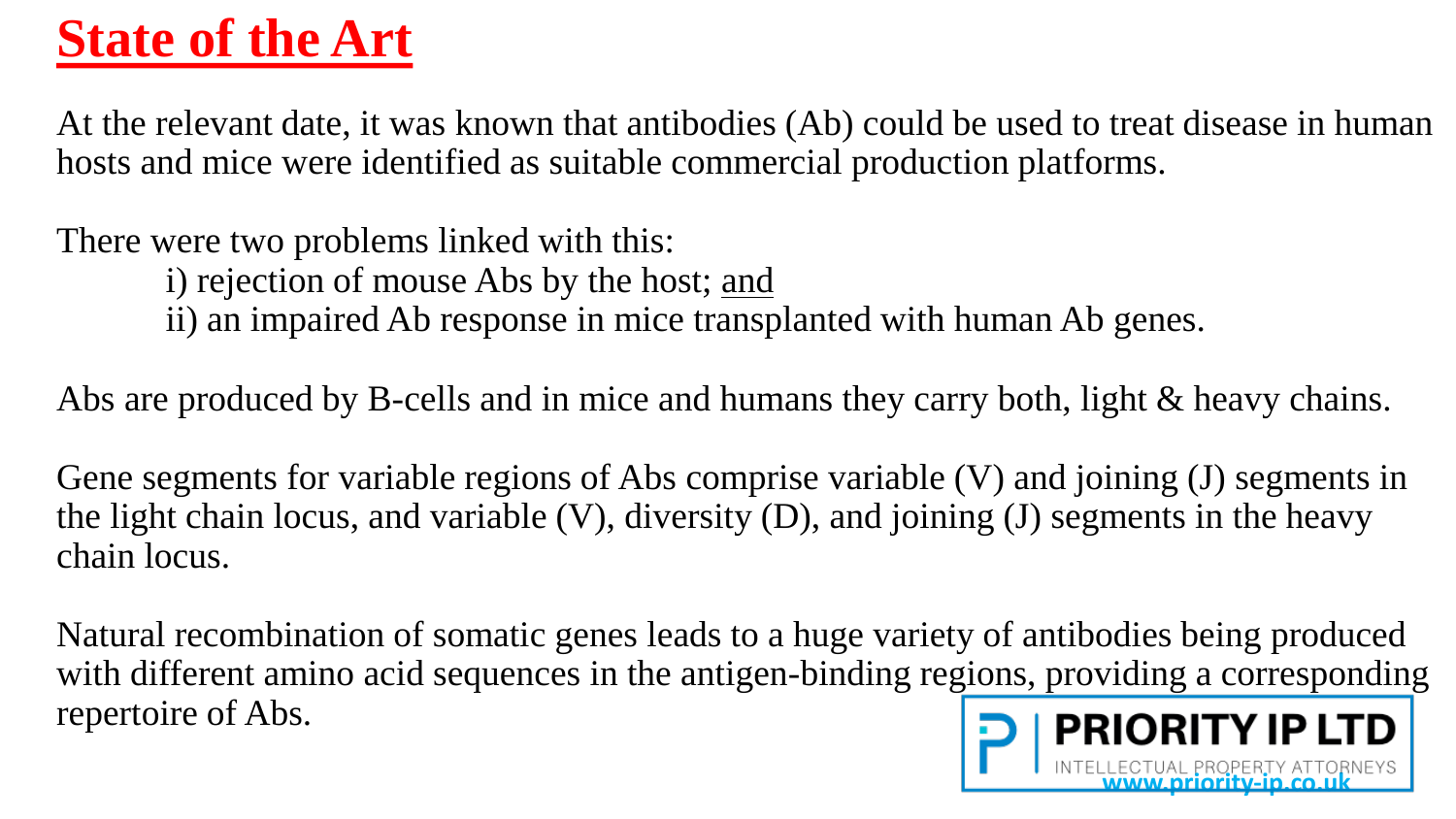### **Inventive concept**

The solution to the problems associated with production of Abs in mice was to create a hybrid (chimeric) Ab gene structure, called a "Reverse Chimeric Locus" comprising the murine constant region and the human variable region.

The gene structures are stably integrated into the mouse genome for the production of hybrid antibodies, and mouse constant regions were removed from isolated B-cells prior to mass production.

This enables the production of human Abs that respond naturally to Ag challenge and therefore mimic natural immune system.

On encountering Ags, B-cells proliferate and differentiate, enabling the production of a diverse spectrum of Abs against an Ag derived single target peptide.

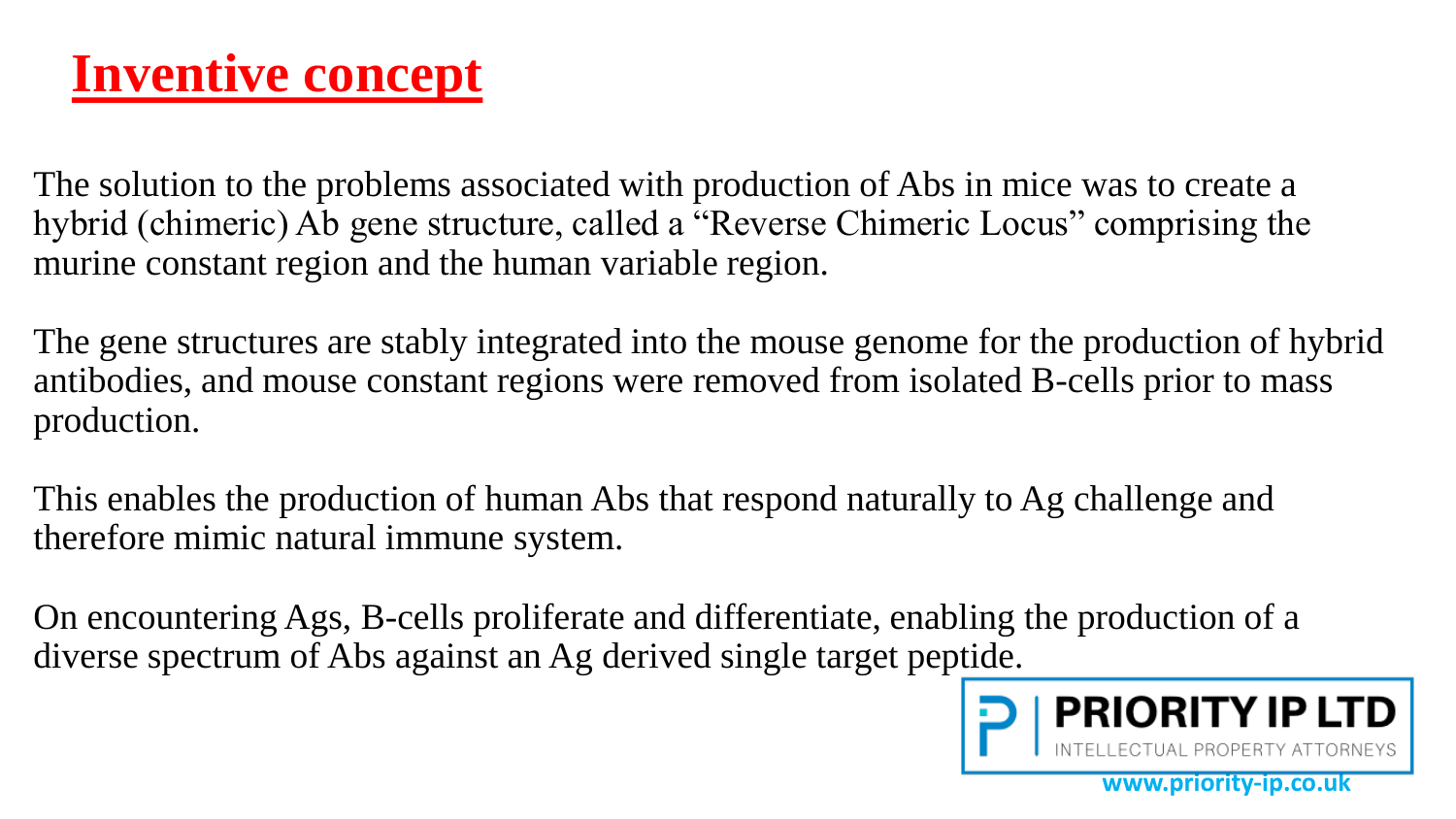

In accordance with both UK IP law and the EPC, a set of claims to a single product or a range of products is required to be "enabled", which means that the skilled person must be able to put the invention into effect, with no more than common general knowledge at the priority date, and without "undue experimental burden".

This is termed the sufficiency requirement of a patent and ensures that the extent of the monopoly granted corresponds to (and does not exceed) the contribution to the art.

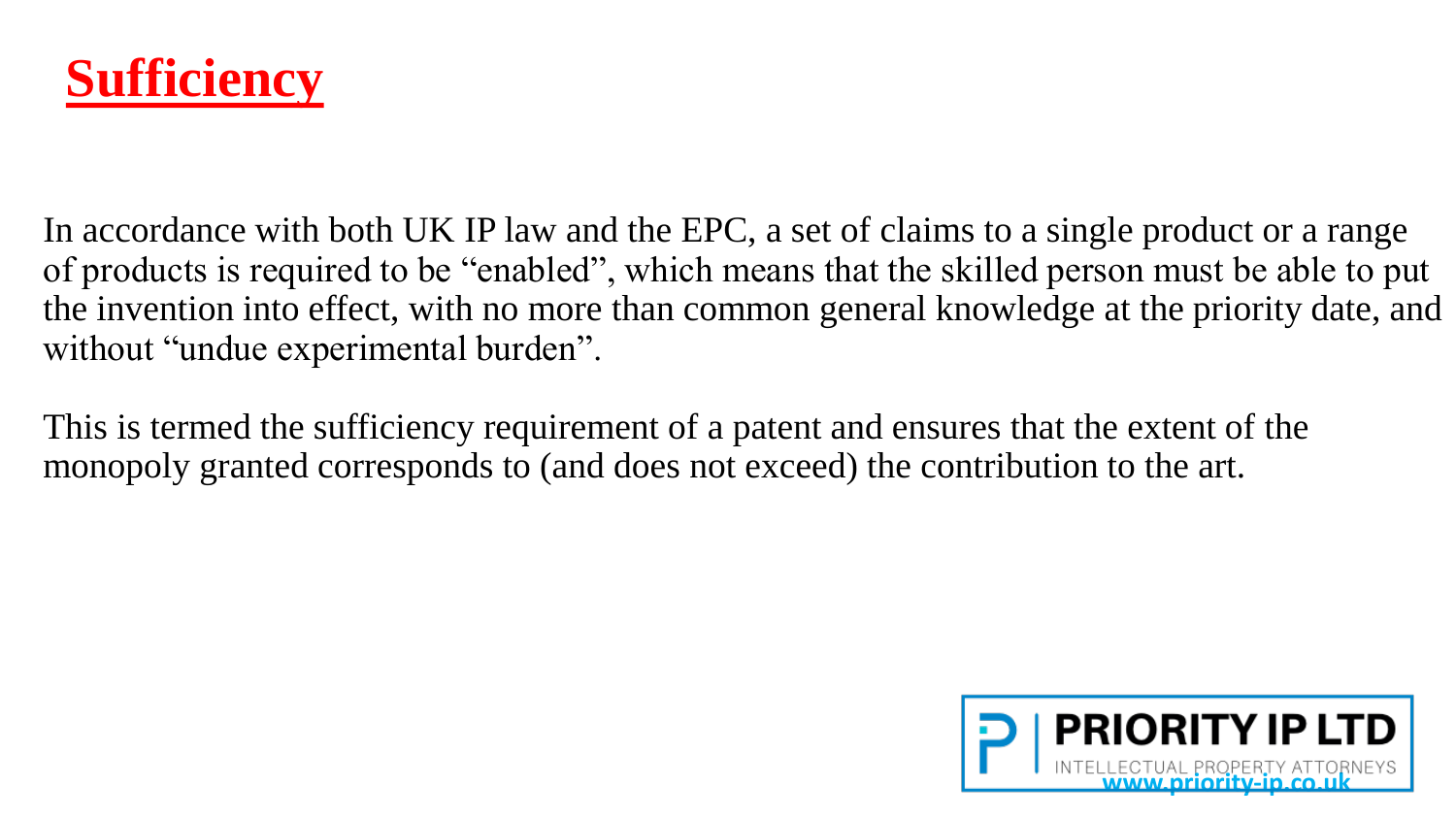## **Earlier rulings**

The High Court (Judge Henry Carr) found infringement because Kymab used transgenic mice, but held the claims invalid for lack of sufficiency.

The Court held that the example for producing the claimed mouse would not have worked because the method to insert and delete large sections of DNA was not known.

The Court of Appeal took a different view in 2018 and found the claims both valid and infringed.

Lord Justice Kitchin agreed that the example of the patent would not have worked, but that common general knowledge could be used to make **obvious changes**.

Importantly he reasoned that this would enable the skilled person to make one type of transgenic mouse within the scope of the claims, and that this was sufficient, despite the skilled person being unable to make **all** types of mice within the claimed scope and in the light of the common general knowledge.